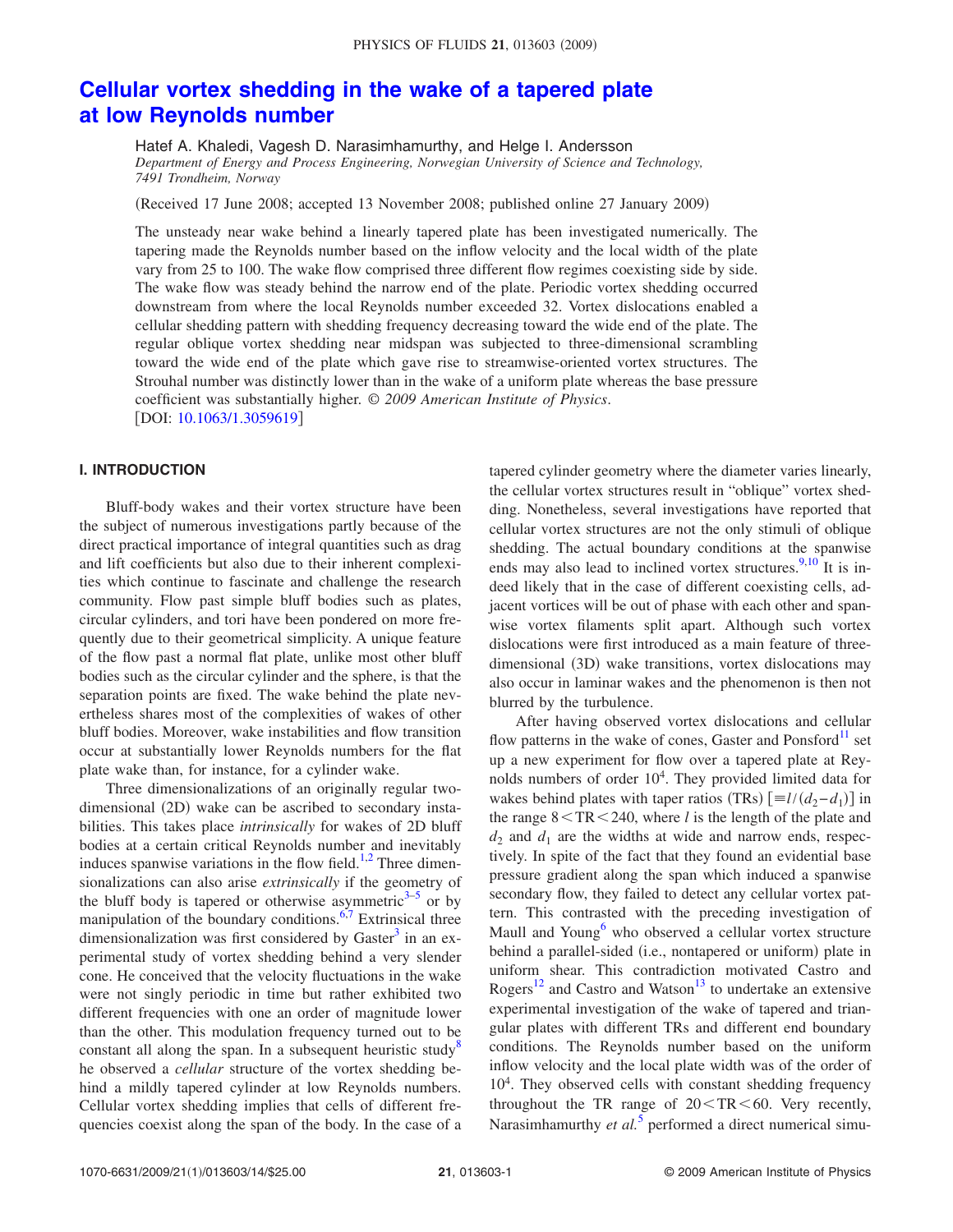

FIG. 1. Flow domain and coordinate system. All lengths are scaled with  $d_2$ .

lation of turbulent flow around a tapered plate with  $250 < Re < 1000$  and also found that the wake exhibited a cellular vortex structure.

The parallel-sided plate placed perpendicular to the incoming flow has been the eye-catcher case of several experimentalists for decades. Almost all laboratory experiments have been carried out in the turbulent regime. Fage and Johansen<sup>14</sup> measured the pressure upstream and downstream of the plate at various angles of attack for a Reynolds number of  $1.5 \times 10^5$ . Hotwire anemometry was used by Perry and Steiner $^{15}$  to study the flow past flat and inclined plates at Reynolds number  $2 \times 10^4$ . Castro and Jones<sup>16</sup> performed 2D computer simulations of steady flow in the Reynolds number range  $100 < Re < 800$  assuming symmetry about the centerline. Because of the assumptions of steady-state conditions and centerline symmetry, the wake length was substantially greater than it would be for the case when centerline symmetry is not imposed. Joshi<sup>17</sup> performed both 2D and 3D numerical simulations using a second-order accurate finitevolume time-splitting scheme at Reynolds numbers varying from 40 to 1000. Unsteady 2D simulations with a higherorder scheme were reported by Najjar and Vanka<sup>18</sup> for Reynolds numbers in the range of 80–1000. They observed parallel shedding below Re=250 whereas complex nonlinear interactions such as vortex pairing and tearing were observed in the far-wake region at higher Reynolds numbers. More recently Najjar<sup>19</sup> conducted 3D simulations to resolve the overprediction of the drag coefficient due to the inherent three dimensionality above  $Re = 200$ . Balachandar *et al.*<sup>20</sup> calculated various properties of the time- and span-averaged mean-wake recirculation region in separated flows for several 2D bluff bodies at various Reynolds numbers. The parallel-sided flat plate was among the different bodies considered and the recirculation bubble length and various mean statistics were reported for Re=250. Najjar and Balachandar<sup>21</sup> conducted a computer experiment for a parallel-sided flat plate also at Re=250. They studied the long-time signature of the drag and lift coefficients and observed a low-frequency modulation which they interpreted as a gradual variation of the flow field between two different flow regimes. Spanwise correlation measurements in combination with smoke visualizations of vortex shedding behind a flat plate at Re=1 800 and Re=27 000 were recently performed by Wu *et al.*<sup>22</sup>

In comparison with the many experimental investigations of flows past uniform or tapered plates, relatively few numerical studies have so far been published. Although it is not feasible to resolve the entire range of turbulent scales at high Reynolds numbers, fully resolved time-dependent solutions of the full 3D Navier–Stokes equations at lower Reynolds numbers enable detailed explorations of bluff-body wakes both in the unsteady laminar and in the lower-Re tur-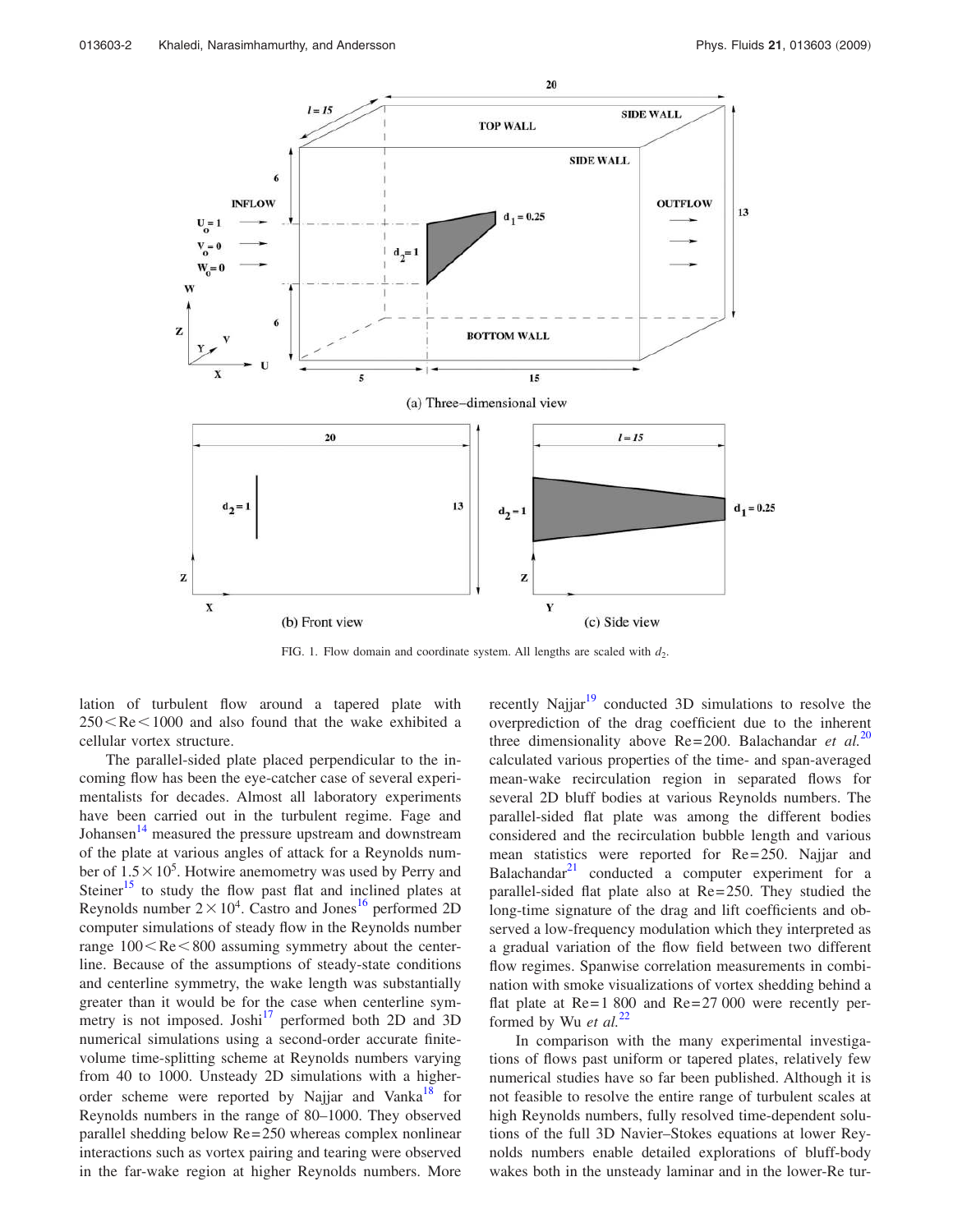TABLE I. Boundary conditions for the computational domain in Fig. 1.

| Face                | Boundary conditions                                                                 |
|---------------------|-------------------------------------------------------------------------------------|
| Inflow              | $U_0 = 1$ ; $V_0 = W_0 = 0$ ; $\partial P / \partial x = 0$                         |
| Side walls          | $V=0$ : $\partial U/\partial Y = \partial W/\partial Y = \partial P/\partial Y = 0$ |
| Top and bottom wall | $W=0$ : $\partial U/\partial Z = \partial V/\partial Z = \partial P/\partial Z = 0$ |
| Outflow             | $P=0$ ; $\partial U/\partial X = \partial V/\partial X = \partial W/\partial X = 0$ |

bulent flow regime. The present study is devoted to the presumably complex wake behind a tapered plate with  $TR=20$ and with Re=25 at the narrow end and Re=100 at the wide end. The study is aimed at exploring the instantaneous flow field and vortex structures which may occur in the nominally laminar wake. It is expected that the wake structure will vary substantially along the span of the plate due to the variation of the local Reynolds number. In order to separate the Reynolds number effect from the influence of the tapering, comparisons will be drawn with results from a separate simulation of flow past a uniform (i.e., nontapered) plate at Re=62.5, corresponding to the local Reynolds number at the midspan of the tapered plate.

# **II. FLOW CONFIGURATION AND COMPUTATIONAL APPROACH**

The incompressible flow normal to a thin flat plate is considered. The oncoming flow is homogeneous and free of disturbances. The width of the plate increases *linearly* between  $d_1$  and  $d_2$ , where  $d_1$  is the width of the plate at the narrow end and  $d_2$  denotes the plate width at the wide end. The plate considered herein is  $l = 15d_2$  long and only  $0.02d_2$ thick and  $d_1 = 0.25d_2$ . The mean width of the plate is thus  $d_m = 0.625d_2$ , the plate aspect ratio  $(AR = l/d_m)$  is 24 and TR equals 20. The local Reynolds number  $\text{Re} \equiv U_0 d / \nu$  based on the uniform velocity  $U_0$  of the oncoming flow, the local plate width  $d$ , and the kinematic fluid viscosity  $\nu$  varies between 100 and 25 from the wide to the narrow end of the plate. In the following, all spatial dimensions will be nondimensionalized by  $d_2$  and all velocities will be normalized with the uniform inflow velocity  $U_0$ , unless otherwise explicitly mentioned.

The flow is governed by the incompressible Navier– Stokes equations. The 3D momentum equations and the continuity equations are approximated on a staggered Cartesian grid system. A third-order explicit Runge–Kutta scheme in time and a second-order accurate central-differencing scheme in space are employed in combination with an itera-



FIG. 2. The computational mesh in the  $(X, Z)$  plane for case B. The grid spacing is uniform in the spanwise *Y* direction. See also Table II.

tive strongly implicit procedure for solving the Poisson equation. The simulations were run with the well-documented finite-volume solver MGLET.<sup>23</sup>

The computational domain is shown in Fig. 1 whereas Table I gives an overview of the boundary conditions used. A uniform velocity profile  $U_0=1$  was prescribed as inlet boundary condition together with a Neumann boundary condition for the pressure. Free-slip boundary conditions were applied at the side walls and at the top wall and bottom wall. The choice of slip rather than no-slip conditions eliminates end effects. At the outlet, the Neumann and Dirichlet boundary conditions were set for the velocity components and the pressure, respectively.

To accommodate the tapered plate in the Cartesian mesh, a direct-forcing immersed boundary method (IBM) is used. A recent review of different IBM schemes was provided by Mittal and Iaccarino. $24$  A complete description of the directforcing method implemented in MGLET can be found in the article by Peller *et al.*<sup>25</sup>

In order to assure a grid-independent solution, two different grid resolutions were utilized; see Table II. The coarse grid (A) consisted of  $4.2 \times 10^6$  points whereas the fine grid (B) depicted in Fig. 2 consisted of  $7.2 \times 10^6$  points. In both cases the grid spacing was uniform only in the lateral *Y* direction. The grid cells were nonuniformly distributed in the *XZ* plane with a clustering around the plate and in the near wake. The smallest and largest grid spacing in the three different coordinate directions are provided in Table II. The

TABLE II. Geometrical and computational parameters.  $L_i$  and  $N_i$  denote the length of the domain and number of grid points in the  $X_i$  direction. AR and TR are the aspect ratio and taper ratio of the plate, respectively. The smallest and largest grid spacings are all normalized with  $d_2$ .

|                      | Dimension<br>$L_{\nu}\times L_{\nu}\times L_{\tau}$ | Grid points<br>$N_r \times N_v \times N_z$           | AR  | TR       | $Re_1$ | Re <sub>2</sub> |       | Max. $\Delta x$ Min. $\Delta x$ Max. $\Delta y$ |      | Min. $\Delta y$ | Max. $\Delta z$ | Min. $\Delta z$ |
|----------------------|-----------------------------------------------------|------------------------------------------------------|-----|----------|--------|-----------------|-------|-------------------------------------------------|------|-----------------|-----------------|-----------------|
| Tapered A            |                                                     | $20 \times 15 \times 13$ $220 \times 125 \times 150$ | 24  | 20       | 25     | 100             | 0.279 | 0.01                                            | 0.12 | 0.12            | 0.625           | 0.0125          |
| Tapered B            | $20 \times 15 \times 13$                            | $258 \times 150 \times 184$                          | 24  | 20       | 25     | 100             | 0.232 | 0.008                                           | 0.1  | 0.1             | 0.405           | 0.01            |
| Parallel-sided plate | $20\times 6\times 16$                               | $192\times 60\times 192$                             | 9.6 | $\infty$ | 62.5   | 62.5            | 0.24  | 0.01                                            | 0.1  | 0.1             | 0.12            | 0.05            |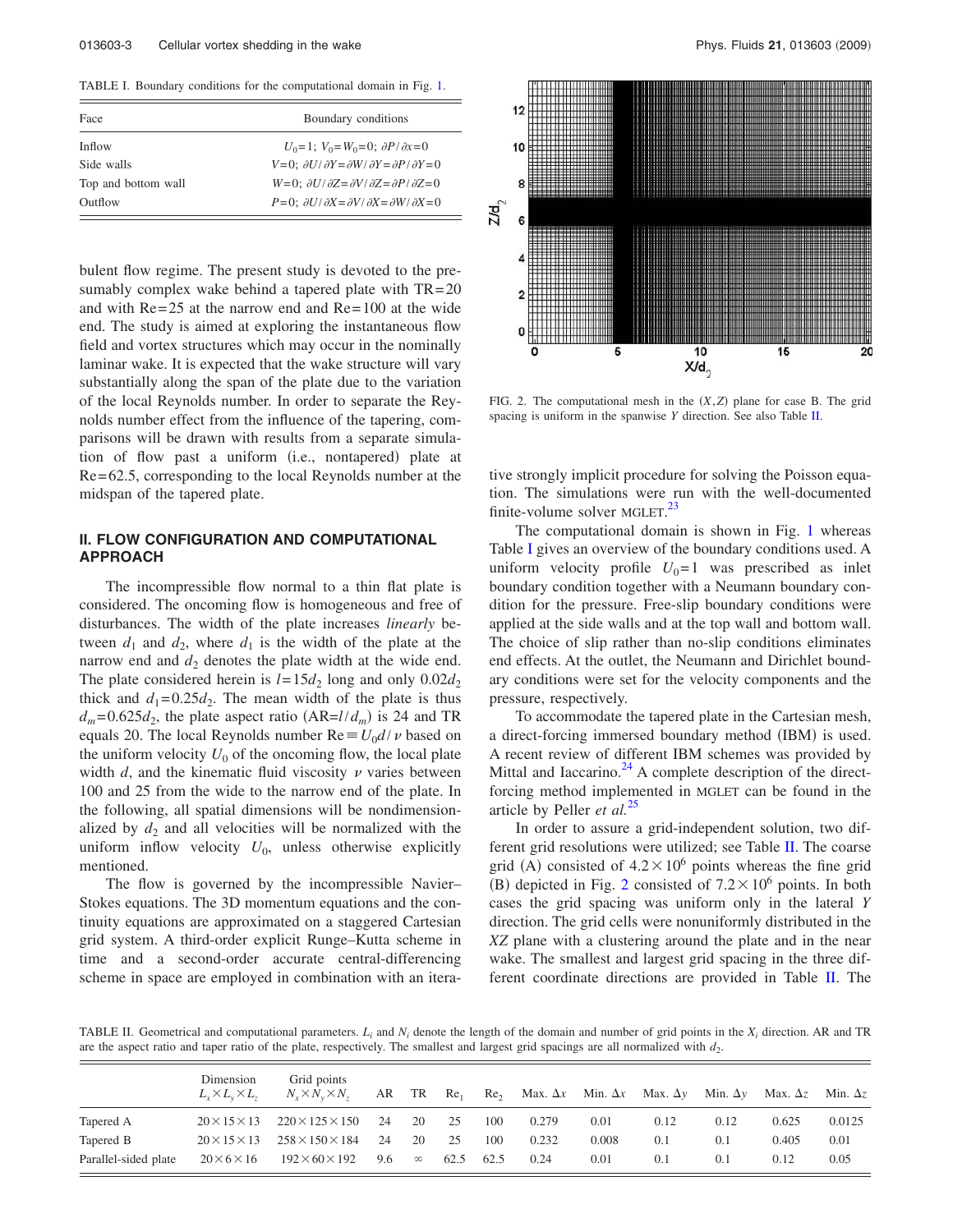

FIG. 3. Time evolution of cross-stream velocity (W) along the span. The sampling line is located at  $x=4d_m$  and  $z=-1d_m$  from the axis of the plate. Some vortex dislocations are encircled.

time step used was  $\Delta t = 0.003 d_2 / U_0$  and the number of Poisson iterations per time step was limited to 30.

For comparative purposes the flow past a parallel-sided  $(i.e., uniform)$  plate with constant width  $d$  equal to the mean width  $d_m$  of the tapered plate has also been simulated. In the case of a nontapered plate, periodic boundary conditions were used at the lateral sides of the computational domain. The wake behind a uniform body is homogeneous in the lateral direction and a shorter length *l* of the plate sufficed; see Table II. The bulk of the results presented in the following section are from the fine-grid simulation (B). Comparisons between coarse-grid and fine-grid results will be provided in Sec. III A. Comparisons between the wake flow behind tapered and nontapered plates will be made whenever relevant.

#### **III. RESULTS AND DISCUSSIONS**

#### **A. Frequency analysis and wake pattern**

All three instantaneous velocity components *U*, *V*, *W* and the instantaneous pressure *P* were sampled along two lines parallel to the axis of the plate. The sampling lines were located  $4d_m$  and  $7d_m$  downstream of the plate axis in the *x* direction and were offset  $1d_m$  in the *z* direction from the *x*-*y*- plane through the axis of the plate. The total sampling time was  $360d_2$ / $U_0$  (120 000 time steps) and encompassed nearly 55 shedding cycles at the wide end of the plate.

The time traces of the instantaneous cross-stream velocity *(W)* along the first sampling line are shown in Fig. 3. The aslant pattern of the time traces clearly demonstrates the oblique-like vortex shedding along the span. Moreover, the vortex splitting or dislocation is clearly notable. Some of these dislocations are marked in the figure by circles. The figure also reveals a periodic occurrence of the vortex dislocations at certain spanwise locations. This regularity is probably an intrinsic feature of laminar vortex shedding and contrasts with the recent observation of Narasimhamurthy *et al.*<sup>5</sup>



FIG. 4. (a) Time trace of the cross-stream velocity component *W* for the tapered plate at three local Reynolds numbers, i.e., at different spanwise locations. (b) Time trace of the cross-stream velocity *W* for the parallelsided plate.

who reported random and chaotic occurrences of vortex dislocations and splitting in the turbulent wake behind a tapered plate.

Time traces of *W* at three different spanwise locations, i.e., for three different local Reynolds numbers, are shown in Fig.  $4(a)$ . The low-frequency, low amplitude signals that modulate the high-frequency flapping signals can be attributed to the presence of large-scale spotlike vortex dislocations that were first observed by Williamson<sup>26</sup> in the wake of a uniform circular cylinder. The time record for Reynolds number of 90, for instance, reveals a distinct low-frequency signature. The period of this low-frequency modulation is about  $35d_2$ / $U_0$  which is fully consistent with the separation between the circles (at about  $Y/d_2 \approx 2$ ) in Fig. 3. This observation is in fact a strong endorsement of the claim that these low-frequency irregularities are due to vortex splitting. This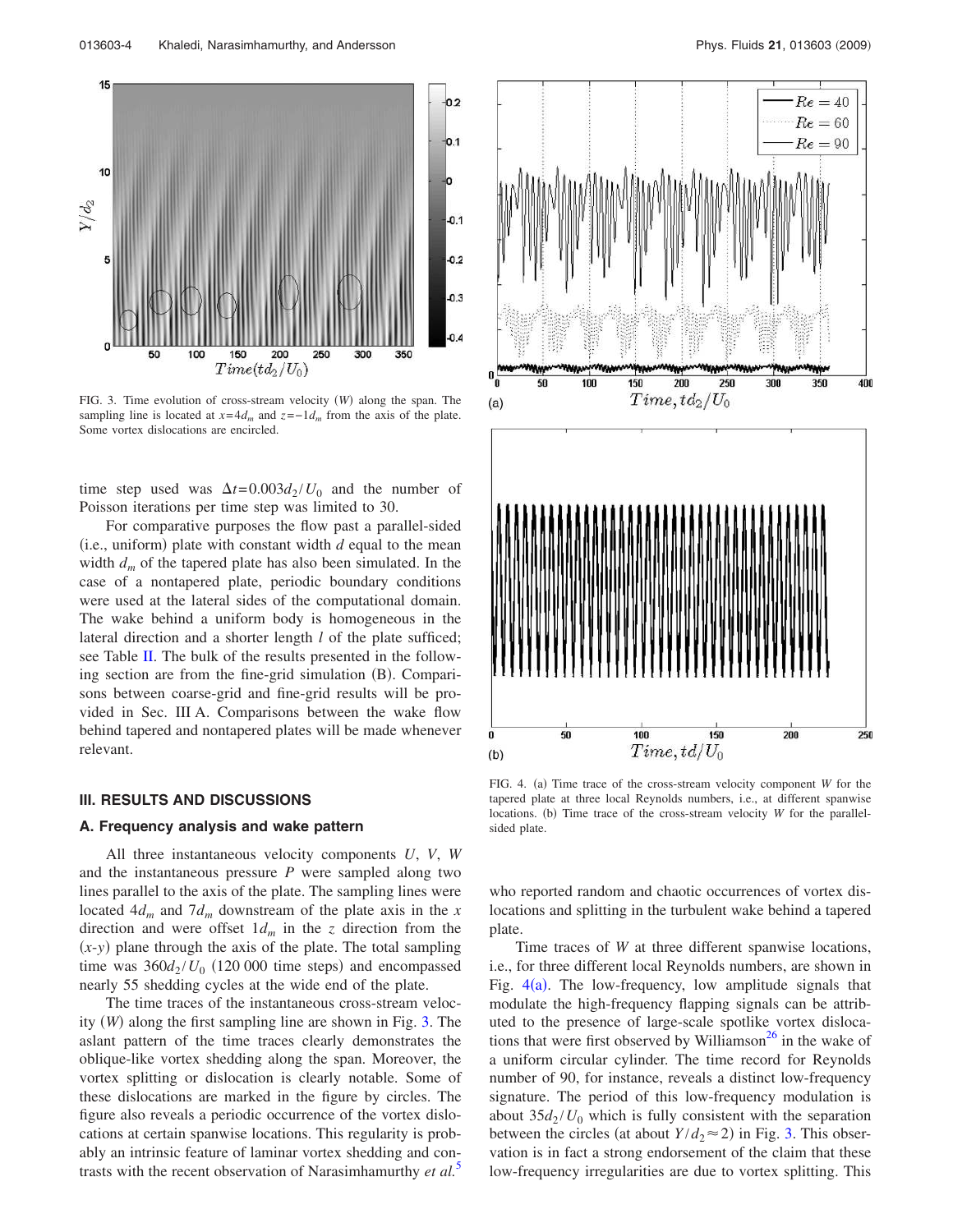

FIG. 5. One-dimensional energy spectrum: (a) parallel-sided plate  $(Re=62.5)$  and (b) tapered plate at midspan, i.e., local  $Re<sub>local</sub> = 62.5$ .

is, however, not always the case. Najjar and Vanka $2$  conjectured that these low-frequency signals are due to oscillations of the shear-layer itself. Several other interpretations of such low-frequency modulations in the wake of a uniform plate can be found from Najjar and Balachandar<sup>21</sup> and Wu *et al.*<sup>22</sup> For the sake of comparison, a time trace of the cross-stream *W* velocity for a parallel-sided plate is shown in Fig.  $4(b)$ . No low-frequency modulation can be seen in this figure since the vortices shed from the uniform plate are not subjected to dislocation or splitting.

One-dimensional energy spectra for the parallel-sided plate and the tapered plate are shown in Fig. 5. The spectral estimator for a finite-length time record of the cross-stream velocity component *W* is

$$
E(f) = \frac{\hat{W} \times \hat{W}^*}{T}.
$$
\n(1)

In Eq.  $(1)$  the superscript  $*$  denotes the conjugate of the

TABLE III. Strouhal numbers in the present cases compared with data reported by others.

|                                                            | Reynolds<br>number | Strouhal |
|------------------------------------------------------------|--------------------|----------|
|                                                            |                    | number   |
| Tapered plate, current simulation                          | 62.5               | 0.1414   |
| Parallel-sided plate,<br>current simulation                | 62.5               | 0.1704   |
| Parallel-sided plate,<br>Joshi (Ref. 17)                   | 100                | 0.175    |
| Parallel-sided plate,<br>Tamaddon-Jahromi et al. (Ref. 27) | 126                | 0.173    |
| Parallel-sided plate,<br>Najjar and Vanka (Ref. 18)        | 100                | 0.166    |

Fourier-transformed *W*. The dominant frequency for the parallel-sided plate corresponds to  $St \equiv f d/U_0 = 0.1704$  and is associated with the primary vortex shedding. The 2D calculations by Joshi<sup>17</sup> for Re=100 gave Strouhal number of 0.175. Tamaddon-Jahromi *et al.*<sup>27</sup> obtained a Strouhal number of 0.173 for  $Re = 126$  and Najjar and Vanka<sup>18</sup> reported a Strouhal number of 0.166 at Re=100 from their computational study. The Strouhal number for the parallel-sided plate is thus in accordance with earlier results; see Table III.

The energy spectrum at midspan for the tapered plate shown in Fig.  $5(b)$  is different from the energy spectrum for the nontapered plate in spite of the same local Reynolds number. The *local* Strouhal number  $(St_{local} = fd_{local}/U_0)$  associated with the most dominant frequency is 0.1414, i.e., distinctly lower than the Strouhal number for the parallel-sided plate. The same observation has already been made for circular cylinders, namely, that tapering reduces the Strouhal number as compared with a uniform cylinder wake. $3,4$ 

The experimental findings at higher Reynolds number<sup>13</sup> suggest that there can be two dominant shedding frequencies at the same location. However, this is not the case in this numerical simulation. In Fig.  $5(b)$  where the energy spectrum of the tapered plate at local Reynolds number of 62.5 has been depicted, two peaks coexist at the same location but it is clear that the second peak is nearly an order of magnitude smaller than the biggest peak and cannot be conjectured as the second dominant shedding frequency. This second peak in the spectrum is perhaps due to a secondary instability mechanism inside the flow. The same feature can be seen in the energy spectra of other shedding locations.

The spanwise variation of the frequency spectrum of the cross-stream velocity  $(W)$  is shown in Fig. 7(a). Different dominant shedding frequencies are observed at different spanwise positions and reflect the cellular pattern of the vortex structure. This is evident from Fig.  $7(b)$  where the local Strouhal number variation along the span of the tapered plate is shown. It should be noted that the Strouhal number does not vary continuously but rather exhibits discrete linear parts which reflect constant-frequency shedding cells. The spectral analysis shows that no regular vortex shedding occurs near the narrow end of the tapered plate where  $Re<sub>local</sub> \le 32$ , whereas distinct cellular shedding takes place along the remainder of the span.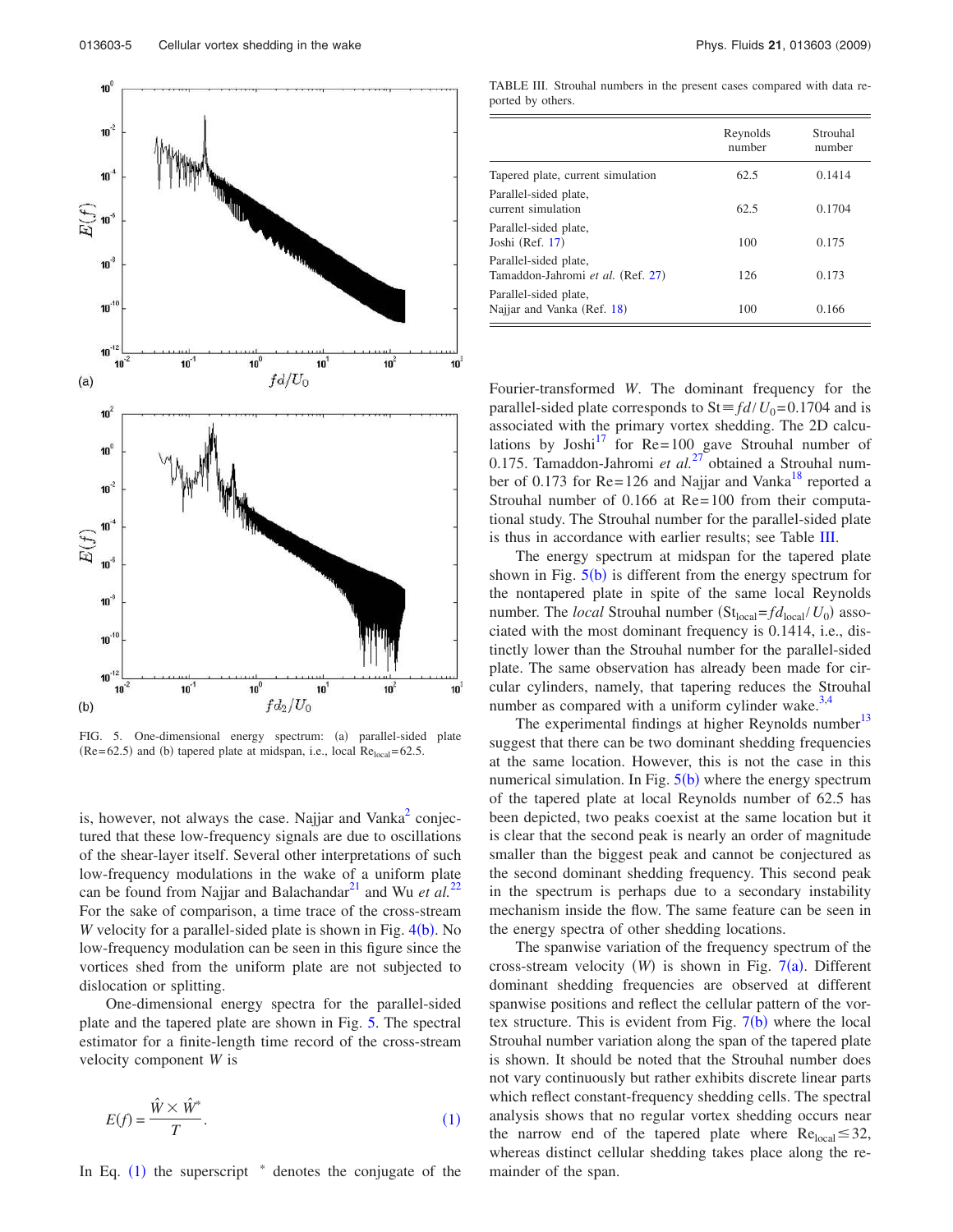

FIG. 6. Grid-independency analysis. The symbols represent results from case A and the solid lines are data from case B. *X* is measured from the plate. (a) Unsteady kinetic energy at different streamwise locations; (b) mean streamwise velocity *U* profiles.

Besides the discrete variation of the Strouhal number, Fig.  $7(b)$  also compares the results of the coarse-grid (case A) and the fine-grid (case B) simulations. The results of the two simulations are practically indistinguishable. To further address the adequacy of the computational mesh, profiles of the unsteady kinetic energy *k* defined as  $0.5u_i'u_i'$  and mean streamwise velocity *U* obtained with the two different grid resolutions are compared in Fig. 6. The velocity fluctuations carry more information of the smaller temporal and spatial scales in the flow and are therefore believed to be more sensitive to the grid resolution. The close correspondence between the results of the two different simulations demonstrates the grid independency. Nonetheless, all results presented in this paper stem from the fine-grid simulation. The comparison in Fig.  $7(c)$  between Strouhal numbers deduced after  $240d_2$ / $U_0$  with the results after  $360d_2$ / $U_0$  shows that the sampling time used is appropriate for the flow under consideration.

The instantaneous velocity contours at three different spanwise locations in Fig. 8 reveal that the originally steady and symmetric wake becomes unsteady at a certain spanwise



FIG. 7. (a) Spanwise variation of the frequency spectrum of the crossstream velocity; (b) the spanwise variation of the local Strouhal number corresponding to the peak in the spectrum for two different grids; (c) the spanwise distribution of the local Strouhal number corresponding to the peak in the spectrum for two different sampling times.

location, i.e., when the local Reynolds number becomes sufficiently high. This is in keeping with Fig.  $7(b)$ , which shows that the onset of vortex shedding occurs somewhere around  $Re<sub>local</sub> = 32$ . While the wake is apparently symmetric at  $Re<sub>local</sub> = 30$  in Fig. 8(a), a distinctly asymmetric wake can be seen at  $Re<sub>local</sub> = 32$  in Fig.  $8(b)$  and a typical alternating shed-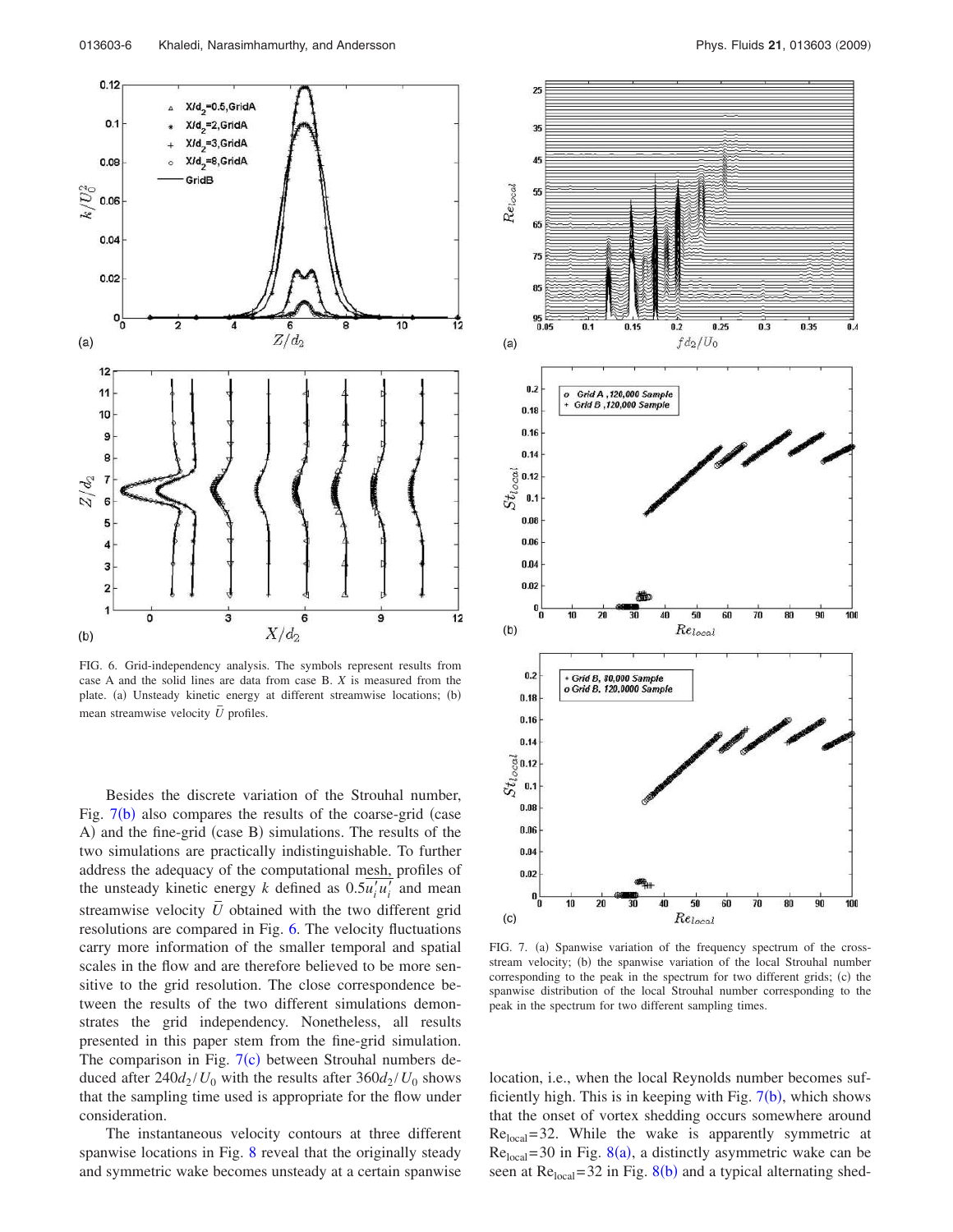

FIG. 8. Isocontour plots of the instantaneous streamwise velocity  $U/U_0$  at three different spanwise locations. (a)  $Re<sub>local</sub> = 30$ , (b)  $Re<sub>local</sub> = 32$ , and (c)  $Re<sub>local</sub> = 35$ . The lines represent values between  $-0.2$  and 1.2.

ding pattern has been established at  $Re<sub>local</sub> = 35$  in Fig. 8(c). This periodic shedding of vortices at  $Re<sub>local</sub> = 35$  is consistent with Fig.  $7(b)$ . The present observation is moreover in accordance with the recent finding by Saha<sup>28</sup> that the near wake of a parallel-sided plate becomes unsteady at a Reynolds number in between 30 and 35.



FIG. 9. Velocity profiles at some characteristic streamwise locations *X* is measured from the plate). (a) Mean streamwise velocity  $\bar{U}/U_0$ ; (b) mean cross-stream velocity  $\overline{W}/U_0$ ; Re<sub>dm</sub>=62.5.

### **B. Reynolds-averaged statistics**

The self-preservation principle which makes the far wake self-similar does not hold in the near wake. Turbulent wake flows are routinely described by means of Reynoldsaveraged quantities, notably the mean flow and the Reynolds stresses, i.e., first and second velocity moments. A Reynolds decomposition in which the instantaneous velocity field is separated into mean and fluctuating parts can also be used for unsteady wakes. However, the unsteadiness results from vortex dynamics rather than turbulence. In this section, profiles of the primary velocity statistics at midspan  $(Re<sub>local</sub>$  $(62.5)$  are shown in Figs. 9 and 10 for the mean velocity components and the Reynolds-stress components, respectively. Mean values are obtained by averaging in time and the time averages are identified by an overbar.

The variation of the mean streamwise velocity component  $\overline{U}$  in Fig.  $9(a)$  shows that the velocity defects in the near wake decrease monotonically with the downstream distance  $X/d_2$  from the plate. The maximum velocity defect is naturally found at the midplane  $Z/d_2=6.5$ . Due to the blockage of the plate, a considerable velocity overshoot of about 25% just outside the wake is observed at  $X/d_2 = 1.0$ . The profiles of the cross-stream mean velocity component  $\overline{W}$  in Fig. 9(b)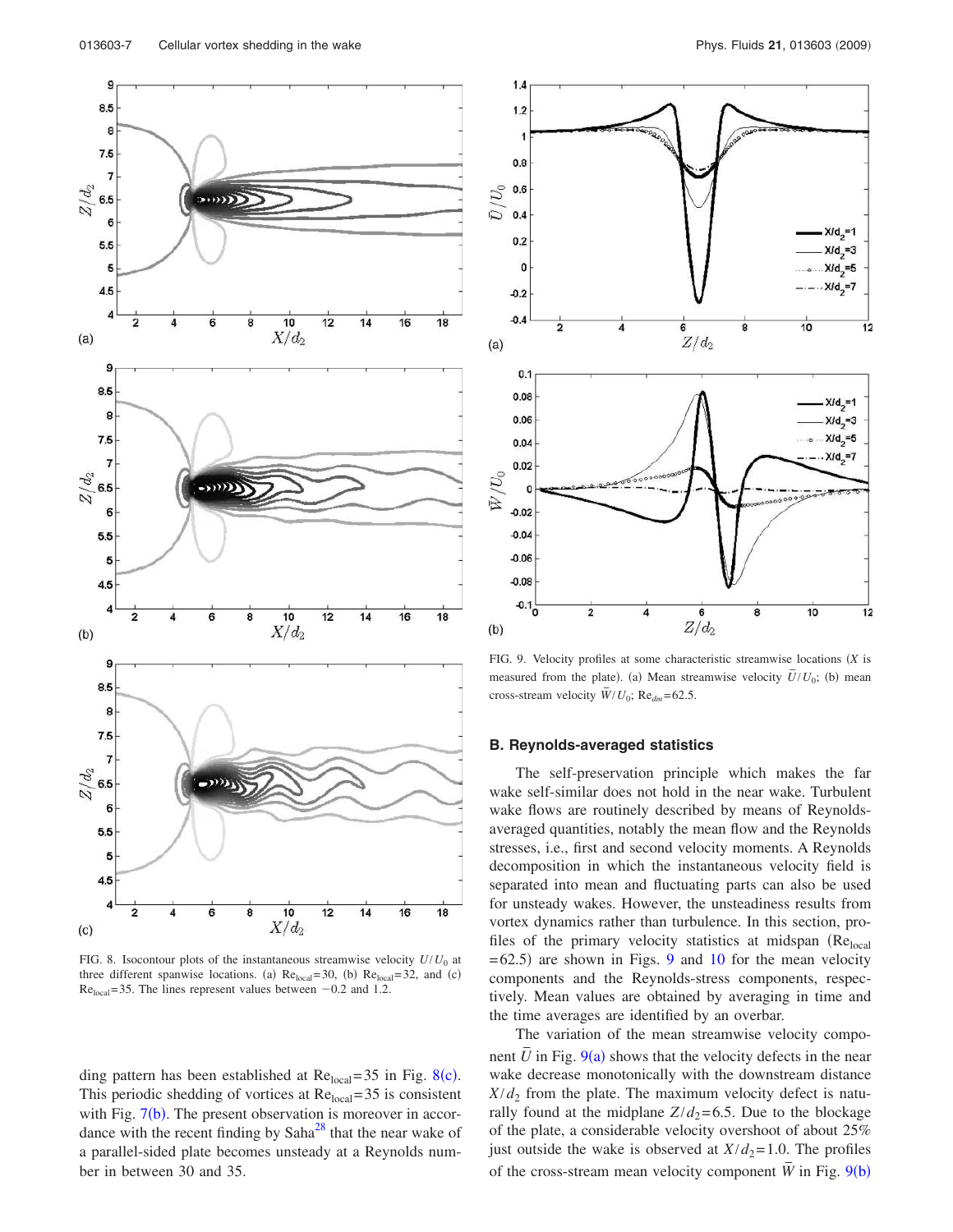

FIG. 10. Reynolds-stress profiles at the same streamwise locations as in Fig. 9. (a) Streamwise component  $\overline{u'u'}/U_0^2$ ; (b) cross-stream component  $\frac{w'w'}{U_0^2}$ ; (c) shear- stress  $\frac{u'w'}{U_0^2}$ , all at Re<sub>*dm*</sub> = 62.5.

exhibit an antisymmetric variation about the midplane  $Z/d_2$ =6.5. Outside the very near wake at  $X/d_2$ =1.0 the mean velocity vector is directed away from the *X* axis,  $\bar{W}$  < 0 for  $Z/d_2$  < 5.0 and  $\bar{W}$  > 0 for  $Z/d_2$  > 8.0. This suggests the existence of a recirculation bubble just downstream of the plate which tends to deflect the outer flow. Near the *X* axis, on the other hand, the cross-stream mean velocity is directed toward the *X* axis. At  $X/d_2 = 3.0$  and further downstream, the crossstream velocity  $\overline{W}$  is consistently directed toward the *X* axis.

The bimodal  $\overline{u'^2}$  profiles in Fig. 10(a) closely resemble those observed in the near wake of a uniform circular cylinder by Persillon and Braza. $^{29}$  The highest levels of streamwise velocity fluctuations are found in the shear layers shed from the tapered plate and hence two distinct  $\overline{u'^2}$  peaks are offset from the wake centerline. The cross-stream velocity fluctuations  $\overline{w'^2}$ , however, attain their highest level along the wake centerline. Due to symmetry the alternating vortices shed from either side of the plate contributes equally. It is noteworthy that  $\overline{w'^2}$  increases with *X* in the very near wake and reaches an absolute maximum near  $X/d_2=3$  and thereafter gradually decreases further downstream. The crossstream velocity fluctuations are generally more energetic than the streamwise velocity fluctuations throughout the wake region. The cross correlation  $\overline{u'w'}$  in Fig. 10(c) exhibits an antisymmetrical variation across the wake at all downstream locations. The peaks in the  $u'w'$  distributions show where the streamwise fluctuations are mostly correlated with the cross-stream velocity fluctuations. The positive peak, for instance, stems from the anticlockwise vortices shed from the lower edge of the plate at  $Z/d_2=6$ .

## **C. Secondary motion and formation length**

Secondary motions in the unsteady laminar wake and in the front stagnation zone of the tapered plate arise primarily due to the tapering and tend to enhance the complexity of the overall flow pattern. In the front stagnation zone of the plate, the spanwise mean velocity component  $\overline{V}$  in Fig. 11(a) is consistently positive and the secondary flow is thus directed from the wide end of the plate toward the narrow end. The isobars in Fig.  $12(a)$  moreover show that this motion, typically of the order of  $0.05U_0$  at midspan, is pressure driven.

On the lee side of the plate, Gaster and Ponsford $11$  $(TR=18)$  and Narasimhamurthy *et al.*<sup>5</sup> (TR=20) observed a rather complex flow pattern. Gaster and Ponsford $^{11}$  in their high-Reynolds-number *turbulent* flow noticed a stream from the wide end of the plate toward the narrow end in the downstream vicinity of plate. This stream was also detected next to the plate by Narasimhamurthy *et al.*<sup>5</sup> Slightly further downstream, however, they discovered an oppositely directed flow, i.e., from the narrow end toward the wide end of the plate, driven by pressure differences. In the current simulation of unsteady *laminar* flow, the secondary motion downstream of the plate is somewhat different from the flow patterns observed in the turbulent flow regime. $5,11$  The streamwise and spanwise variations of  $\overline{V}$  shown in Figs.  $11(b)$  and  $11(c)$ , respectively, show that the secondary motion goes from the wide end toward midspan in the wake behind the wider part of the plate. In the near wake behind the narrow end of the plate, the secondary spanwise motion is mostly directed toward the wider end  $(\bar{V} < 0)$  and this motion persists roughly over  $\frac{3}{4}$  of the plate length. At the narrow end where no vortex shedding occurs, modest positive  $\overline{V}$  values can be observed in the immediate vicinity of the plate (i.e.,  $X/d_2 = 5.025$  and  $X/d_2 = 5.10$ ). This change in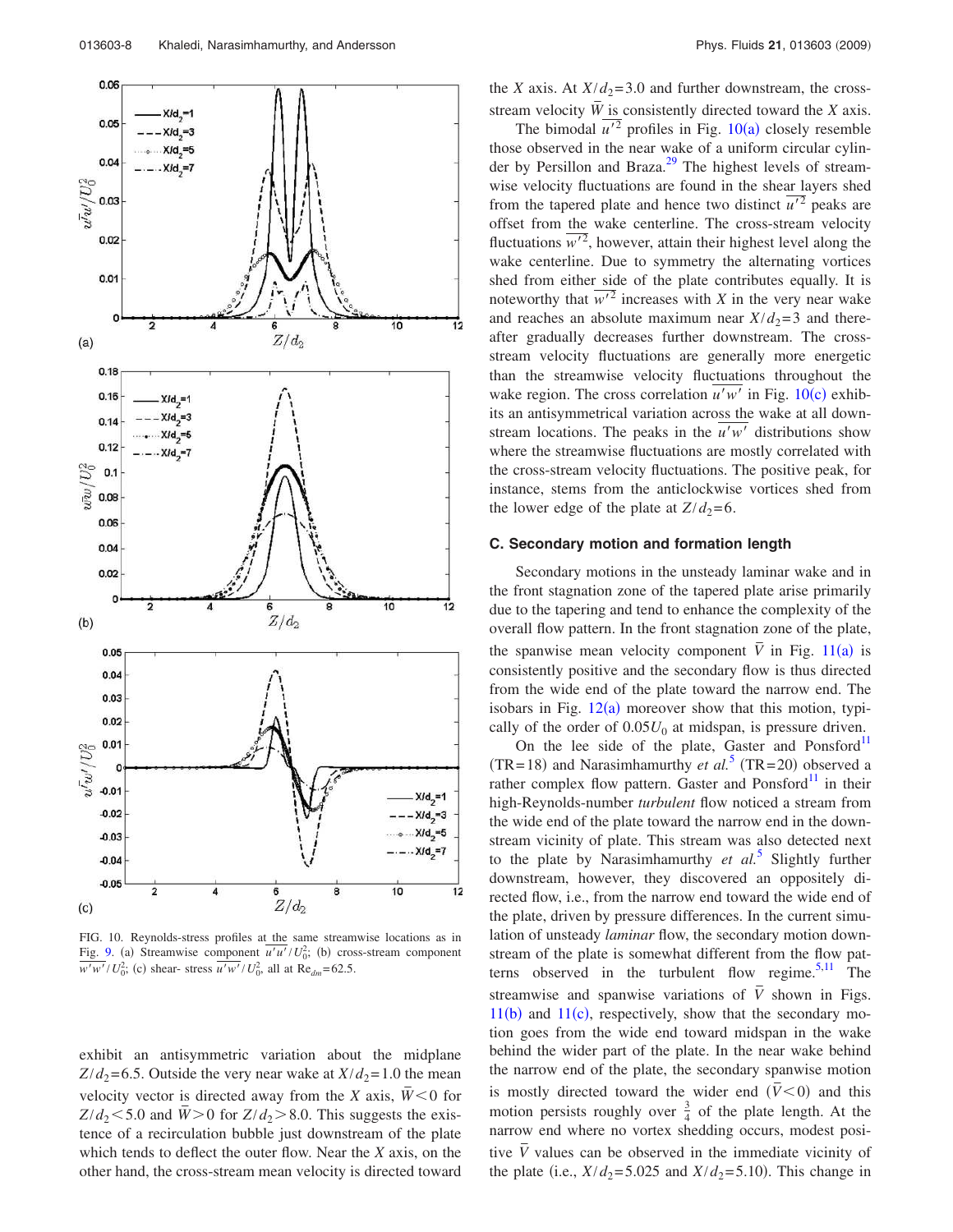

FIG. 11. Time-averaged spanwise velocity (secondary flow) at different spanwise locations. (a) Upstream of the plate; (b) downstream of the plate; (c) downstream of the plate vs  $Y/d_2$  for different *x* positions; (d) stream trace of the time-averaged velocity. All data are from the midsection (i.e.,  $Z/d_2 = 6.5$ .



FIG. 12. (a) Isocontours of the mean pressure  $\bar{p}/\rho U_0^2$  in the *X-Y* plane through the axis of the plate. The data are from the midsection (i.e.,  $Z/d_2=6.5$ ). (b) Downstream variation of the normalized mean pressure downstream of the plate. (c) Spanwise variation of the normalized mean pressure at the midsection  $Z/d_2 = 6.5$  of the plate (base pressure).

sign of  $\overline{V}$  shows that the secondary flow is locally redirected within this tiny area. An overall impression of the secondary flow field in the geometrical midplane is provided by Fig.  $11(d)$ .

The contour plot in Fig.  $12(a)$  shows the topology of the mean pressure field  $\overline{P}$  in the symmetry plane. While  $\overline{P}$  is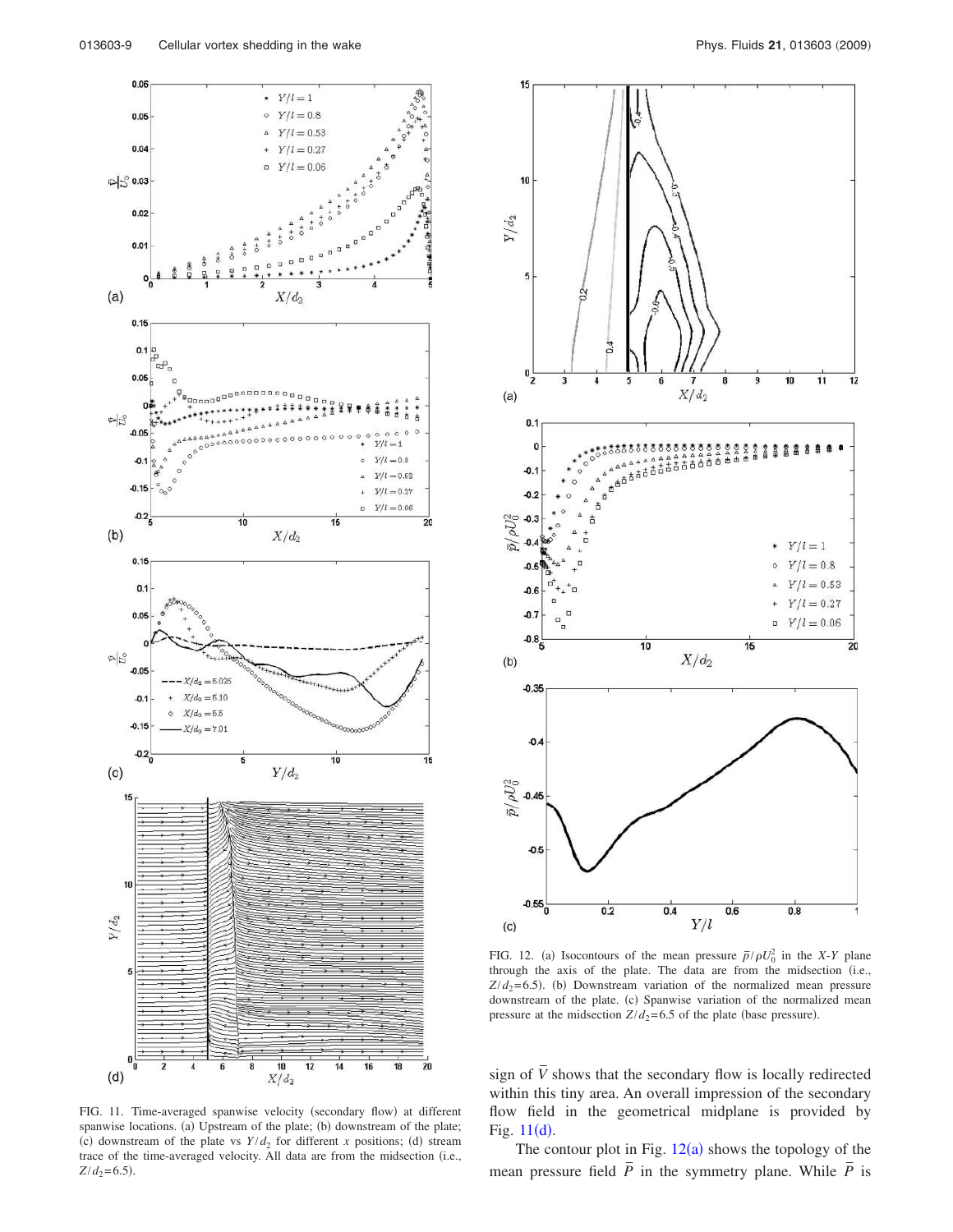

FIG. 13. Spanwise variation of the formation length of the wake of the tapered plate normalized by  $d_2$  and  $d_{\text{local}}$ , respectively.

positive upstream of the plate,  $\overline{P}$  is negative everywhere downstream of the plate with a minimum value below  $-0.60\rho U_0^2$  about *X*/*d*<sub>2</sub>=6, i.e., 1*d*<sub>2</sub> away from the plate. The streamwise variation of  $\overline{P}$  in the wake region is shown in Fig.  $12(b)$  whereas the spanwise variation of the base pressure is presented in Fig.  $12(c)$ . The highest base pressure on the plate is about  $-0.375 \rho U_0^2$  and is observed at *Y* /*d*<sub>2</sub> ≈ 12. The secondary mean flow  $\overline{V}$  is believed to be driven by the spanwise pressure gradient associated with the base pressure variation. Narasimhamurthy *et al.*<sup>5</sup> recently arrived at an analogous conclusion regarding the primary driving mechanism in the turbulent flow regime.

The spanwise variation of the nondimensional length of the mean recirculation zone is shown in Fig. 13. This socalled formation length  $L_w$  is defined as the streamwise extent of the closed wake (recirculation region) which results after time averaging of the velocity field. Figure 14 shows an isocontour plot of the time-averaged streamwise velocity  $\overline{U}$ .



FIG. 14. Isocontour plot of the time-averaged normalized streamwise velocity depicting the region of recirculation. Data from the midsection (i.e.,  $z/d_2 = 6.5$ .



FIG. 15. Mean pressure coefficient for different cases at different Reynolds numbers. Here *z* denotes the position on the plate measured from the centerline, i.e., *z*=*z*−*z*middle.

The zero-contour represents the border between flow in the streamwise and upstream directions and envelops the separation bubble. This particular contour line corresponds to the solid line for  $L_w/d_2$  in Fig. 13. The broken line in Fig. 13 shows that also  $L_w/d_{\text{local}}$  varies substantially along the span, from about 1.9 at the wide end and up to a maximum close to 3.4 at  $Y/d_2 \approx 13$  near the narrow end. At midspan  $L_w/d_{\text{local}}$  $\approx$  2.6, whereas  $L_w/d \approx 1.527$  in the present parallel-sided plate (see Table  $II$ ). This observation is consistent with the recent findings by Narasimhamurthy *et al.*<sup>5</sup> from their simulations of turbulent wake flows. They reported that the formation length in their tapered plate case was about three times larger than  $L_w/d \approx 2$  found by Najjar and Vanka<sup>2</sup> for a nontapered plate at Re=1 000. This is in agreement with earlier observations by Gaster and Ponsford $^{11}$  who also reported a shorter formation length and stronger vortex shedding in the wake behind a parallel-sided plate as compared to that of the tapered plate. On the basis of these observations Narasimhamurthy *et al.*<sup>5</sup> suggested a coupling between the formation length and strength of the vortex shedding. The more coherent and intense vortex shedding behind a uniform plate reduces the formation length. Recalling the local Strouhal number of 0.1414 at midspan of the tapered plate (see Table  $III$ ) and the substantially higher St=0.1704 found for the parallel-sided plate demonstrates that a similar coupling between  $L<sub>w</sub>$  and the vortex shedding exists also in the present laminar wake.

#### **D. Mean pressure coefficient**

The variation of the mean pressure coefficient defined as  $\overline{C}_p \equiv 2(\overline{P} - P_0)/(\rho U_0^2)$  across the plate is shown in Fig. 15. Here, the reference pressure  $P_0$  is taken as the inflow pressure. The cross-stream coordinate is measured from the centerline of the plate and scaled with the local width  $d_{\text{local}}$  of the plate. With this scaling the  $\overline{C}_p$  distributions across the tapered plate nearly collapse irrespective of the actual local plate width. Results from the present parallel-sided plate simulation at Re=62.5 and the earlier results reported by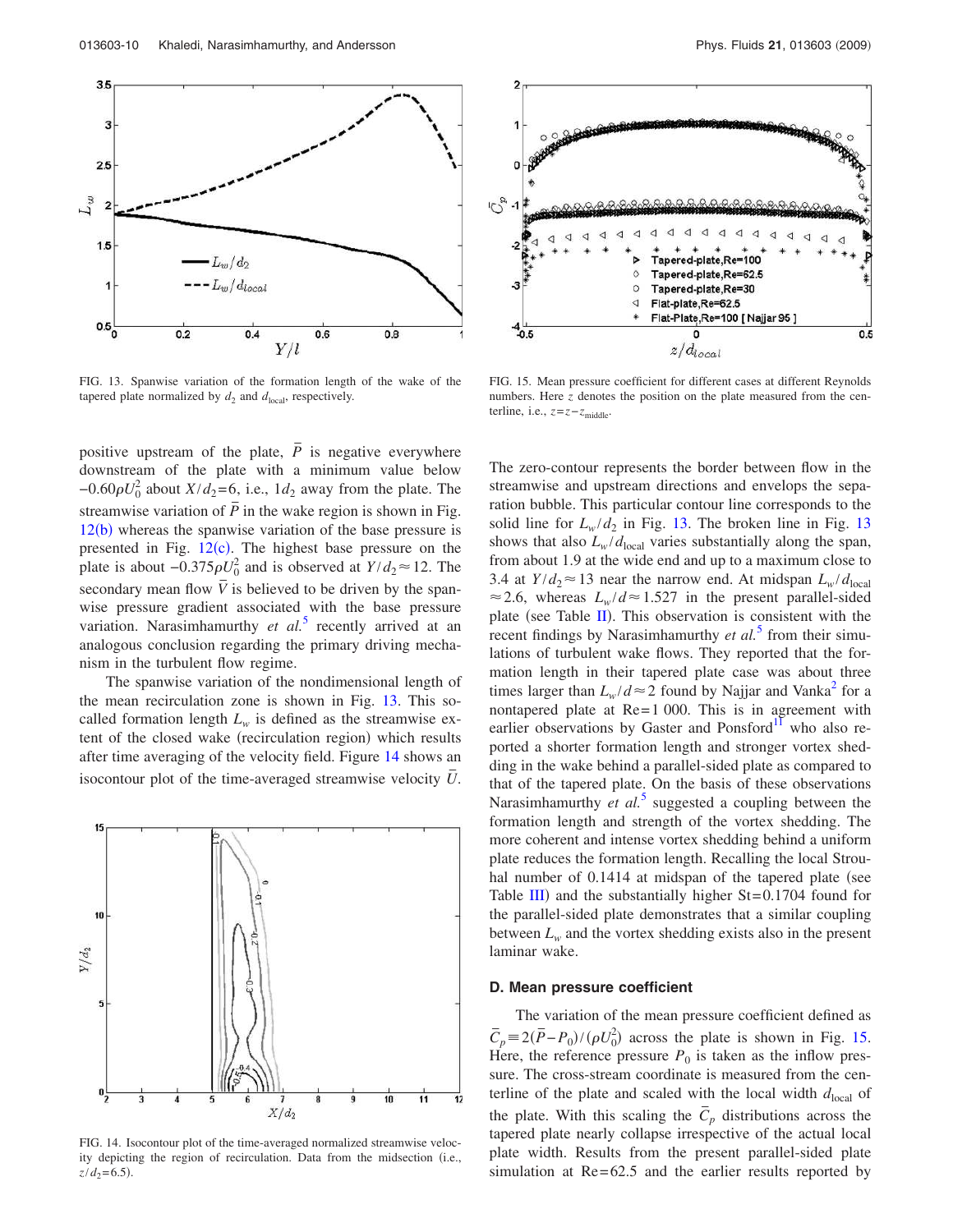



 $(b)$ 



FIG. 16. (a) 3D isosurface plot of streamwise vorticity at time  $t = 360d_2/U_0$ . The plate is at the bottom of these figures with the wide end to the left and the flow is upwards. White:  $\omega_x v / U_0^2 = -0.004$ ; black:  $\omega_x \nu / U_0^2$  = +0.004. (b) Spanwise vorticity, otherwise as in (a). (c) Vorticity magnitude  $|\omega|v^2/U_0^4$ =5*e*−5, otherwise as in (a).

Najjar and Vanka<sup>18</sup> at Re=100 are also included. The pressure variations along the front side of the plate are nearly indistinguishable, except close to the narrow end of the tapered plate (Re=30) where no vortex shedding takes place. While the base pressure variation is only modestly dependent on the local Reynolds number for the tapered plate,  $\overline{C}_p$  is substantially lower in the uniform plate simulations.  $5.18$  The



FIG. 17. Isocontour plot of  $\lambda_2$  in the midsection of the domain. The bold line identifies the tapered plate.

somewhat lower base pressure  $\overline{C}_p$  found by Najjar and Vanka<sup>18</sup> than by Narasimhamurthy  $\int e^t dt$  could be due to a Reynolds number effect. It is noteworthy that irrespective of the local Reynolds number the base pressure coefficient is consistently higher for the tapered plate case than behind a parallel-sided plate.

## **E. Instantaneous vortical structures**

In an attempt to better understand the dynamics of the vortex structures in the laminar wake of a tapered plate, the instantaneous flow field and the accompanying vorticity will be explored in this section. The instantaneous vortex structures impact on the time-averaged mean values and thus in turn on macroscopic quantities such as the drag force. The streamwise and spanwise components of the vorticity vector, i.e.,  $\omega_x = \frac{\partial w}{\partial y} - \frac{\partial v}{\partial z}$  and  $\omega_y = \frac{\partial u}{\partial z} - \frac{\partial w}{\partial x}$ , are shown in Figs.  $16(a)$  and  $16(b)$  at  $t=360$   $d_2/U_0$ , together with the magnitude of the instantaneous vorticity vector  $|\omega|=1/2(\omega_x^2+\omega_y^2+\omega_z^2)$  in Fig. 16(c). The plate is at the bottom of the figures and it is immediately observed that three different vortex patterns exist. At the narrow end (to the right in these figures), no vortex shedding takes place simply because the local Reynolds number is too low. In the central region, a regular pattern of periodically shed vortical cells is evident. This regime of alternating vortices with positive and negative spanwise vorticities is most clearly seen in Fig. 16(b). The spanwise vorticity shed from the edges of the plate results in an inclined pattern of alternating but otherwise regular vortices. Downstream of the leftmost part of the plate, the regularity of the vortices is broken and a wriggling pattern of streamwise vorticity is observed. Here, the vorticity field consists of twisted and squirmed longitudinal vortex filaments and "slingshotlike" structures. The topology of the present vortex pattern does not suggest that any predistinguished modes (mode  $A$  or  $B$ ; see, e.g., Ref. 1) of transition are present. The irregularity of the vortex shedding and the early breakdown of the Karman vortices into distorted longitudinal structures are probably due to secondary instabili-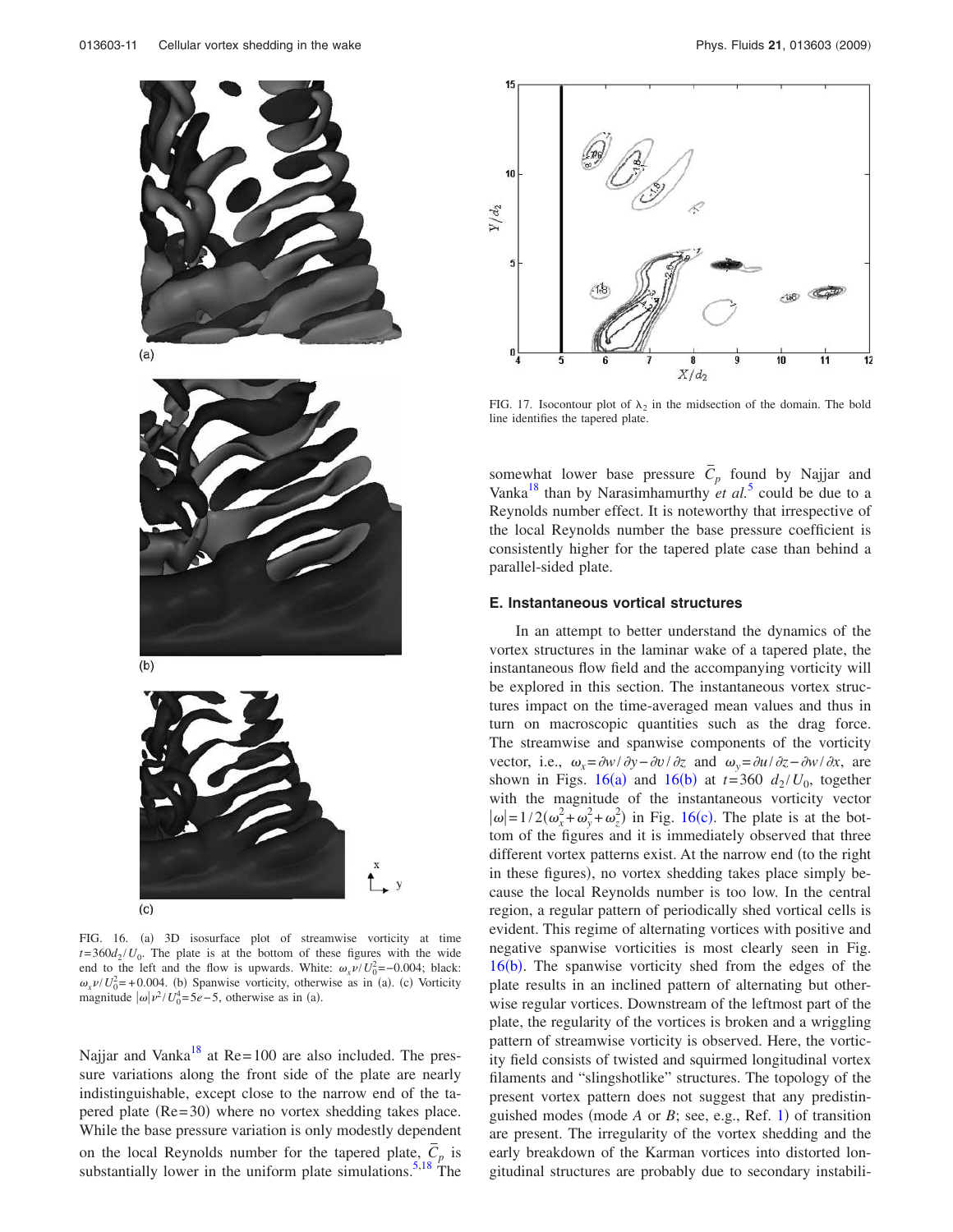

FIG. 18. Contour plots of  $\lambda_2$  at three different spanwise locations: (a)  $Re<sub>local</sub>=30$ ; (b)  $Re<sub>local</sub>=62.5$ , i.e., midspan; (c)  $Re<sub>local</sub>=95$ .

ties which first produce localized regions of highly concentrated streamwise vorticity. When the spanwise Karman roller is shed from the plate, the vortex becomes distorted and takes the shape of elongated longitudinal structures which fork into two branches resembling the slingshot shape.





FIG. 19. Isosurface plots of  $-\lambda_2$ . (a) The plate is at the bottom of this figure with the wide end to the right and the flow is upwards. Notice that the plate is oriented differently than in Fig. 16 in order to show the slingshot structure  $V_5$  downstream of the wide end. (b) Perspective view of  $-\lambda_2$  downstream of the wider part of the plate.

In order to visualize the topology of vortex cores the  $\lambda_2$ definition proposed by Jeong and Hussain<sup>30</sup> is used.  $\lambda_2$  corresponds to the second largest eigenvalue of the symmetric tensor  $S_{ij}S_{ij} + \Omega_{ij}\Omega_{ij}$  where  $S_{ij}$  and  $\Omega_{ij}$  represent the symmetric and antisymmetric parts of the velocity gradient tensor. Negative values of  $\lambda_2$  are associated with low-pressure zones and vortex cores. A snapshot of negative isocontours  $\lambda_2$  in the midplane is shown in Fig. 17. The oblique vortices shed from the narrower half of the plate die out as they are convected downstream. The strong vortex structures shed from the widest part of the plate break down into smaller yet rather intense longitudinal vortex elements. Figure 18 shows cross-stream contour plots of  $\lambda_2$  at three spanwise locations which corresponds to three different local Reynolds numbers. The lowest negative  $\lambda_2$  levels and thus the strongest vortices are associated with the darkest areas. The distinctly different flow regimes along the span are clearly visible. The cores of shedding vortices become gradually stronger toward the wider end of the plate, i.e., as Re<sub>local</sub> increases. The most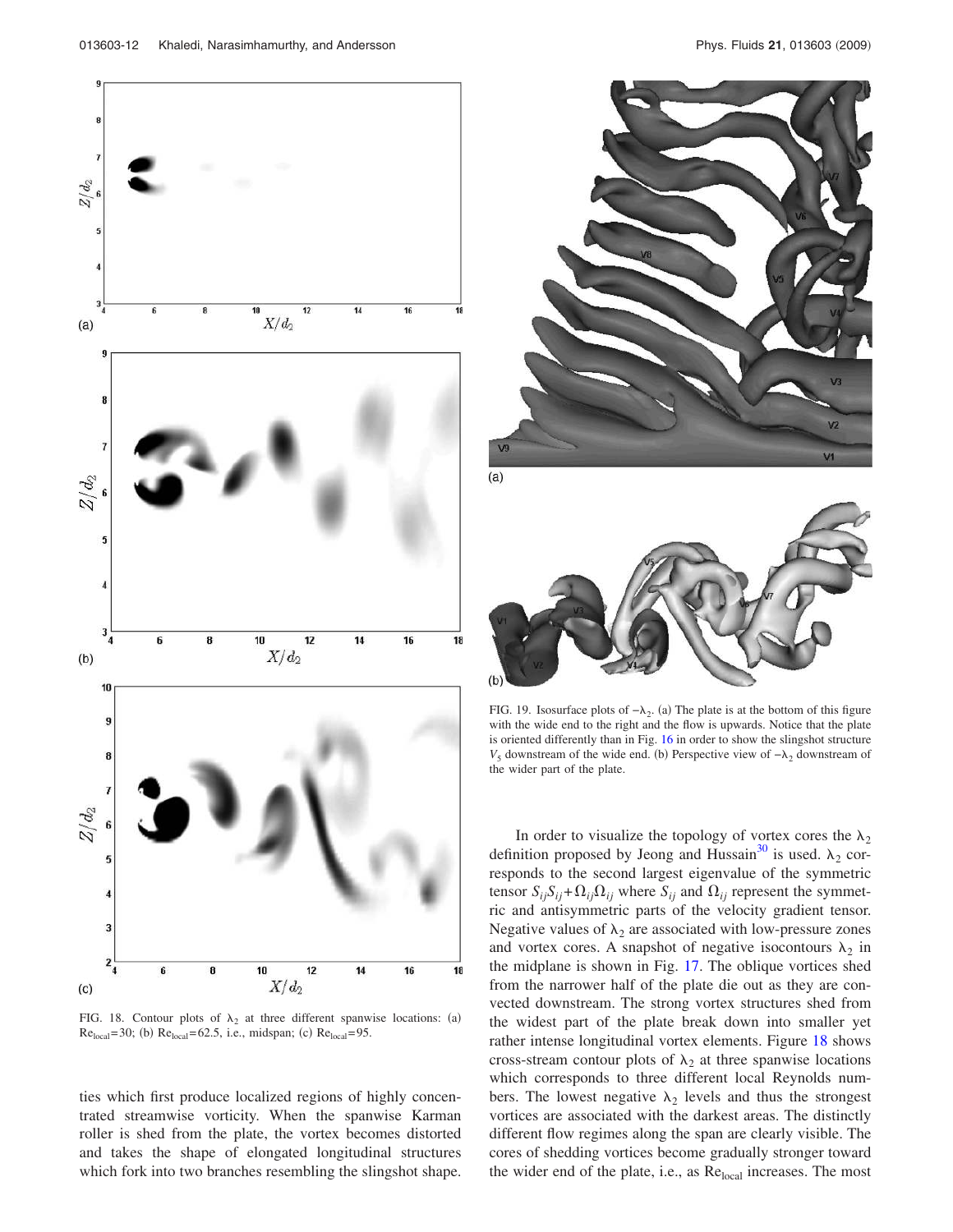distinct and regular vortex street is observed at midspan where a series of alternating vortices persists throughout the computation domain, i.e.,  $15d_2$  downstream of the plate.

The 3D isosurface of  $\lambda_2$  in Fig. 19(a) reveals an almost identical vortex pattern as that of the isosurface of the vorticity magnitude in Fig.  $16(c)$ . The three distinct flow regimes are observed also here: a steady state at the narrow end, regular oblique vortex shedding around midspan, and irregular and chaotic breakdown of spanwise vortices into longitudinal filaments at the wide end. Some distinct vortex cores are labeled as  $V_1 - V_9$ . At the narrow end of the plate, where no shedding takes place, the conically shaped bubble is marked as  $V_9$ . The vortex denoted  $V_8$  is one of the regular oblique shedding cells inclined with respect to the plate.

In the very near wake of the wide part of the plate, four slightly oblique but otherwise regular vortex rolls  $(V_1 - V_4)$ can be observed. The same vortices are also visible in the perspective view of the wake topology in Fig.  $19(b)$  where only the wake downstream of the wide side is shown. As the vortices are convected downstream, the regular vortex pattern breaks up and the vortex  $V<sub>5</sub>$  branches into two parts which resemble the shape of a slingshot. The two branches of  $V_5$  appear as longitudinal structures above two vortex rollers  $(V_4$  and  $V_6)$  and eventually come together downstream. The underlying mechanism for these complex phenomena is probably associated with a secondary instability which sets in when the local Reynolds number exceeds about 80. If so, it is likely that this instability is triggered by the inherent three dimensionality due to the tapering of the plate.

#### **IV. CONCLUDING REMARKS**

The present study has been concerned with the unsteady laminar wake behind a tapered plate. This flow configuration has been studied rather extensively before but only for other Reynolds number ranges. The wake topology in the present low-Reynolds-number range exhibited a surprising complexity downstream of the wide end of the plate where streamwise-oriented vortex structures occurred as the result of an unexpected three dimensionalization of the regular oblique shedding pattern at midspan. A particularly fascinating feature of this special wake flow is the coexistence of three different flow regimes literally side by side in the same configuration. In addition, the cellular vortex shedding and oblique vortex structures were observed behind a tapered plate in this numerical experiment. Frequency analysis and 3D visualization collectively confirmed that multiple cells of constant shedding frequency exist along the span of the plate.

The present 3D simulation revealed a pressure-driven spanwise secondary motion. It was shown that in the front stagnation zone the secondary flow goes from the wide end of the plate toward the narrow end. The secondary flow in the downstream of the plate is more complex though.

Comparisons with results for wake flow behind a uniform plate at the same Reynolds number showed that the tapering gave rise to a lower Strouhal number and a significantly higher base pressure. The latter finding implies that the pressure drag is reduced due to the tapering.

## **ACKNOWLEDGMENTS**

The authors are grateful to the Research Council of Norway for a grant of computation time (Programme for Supercomputing). The first and second authors are thankful to the Research Council of Norway for their financial support. The constructive comments of the anonymous reviewers are appreciated.

 ${}^{1}$ C. H. K. Williamson, "Vortex dynamics in the cylinder wake," Annu. Rev. Fluid Mech. 28, 477 (1996).

- ${}^{2}$ F. M. Najjar and S. P. Vanka, "Effects of intrinsic three-dimensionality on the drag characteristics of a normal flat plate," Phys. Fluids **7**, 2516  $(1995).$
- <sup>3</sup>M. Gaster, "Vortex shedding from slender cones at low Reynolds numbers," J. Fluid Mech. 38, 565 (1969).
- <sup>4</sup>P. S. Piccirillo and C. W. Van Atta, "An experimental study of vortex shedding behind linearly tapered cylinders at low Reynolds number," J. Fluid Mech. 246, 163 (1993).
- <sup>5</sup>V. D. Narasimhamurthy, H. I. Andersson, and B. Pettersen, "Cellular vortex shedding in the wake of a tapered plate," J. Fluid Mech. **617**, 355  $(2008).$
- ${}^{6}$ D. J. Maull and R. A. Young, "Vortex shedding from bluff bodies in shear flow," J. Fluid Mech. **60**, 401 (1973).
- <sup>7</sup>P. Parnaudeau, D. Heitz, E. Lamballais, and J.-H. Silvestrini, "Direct numerical simulations of vortex shedding behind cylinders with spanwise linear nonuniformity," J. Turbul. 8, (2007).
- <sup>8</sup>M. Gaster, "Vortex shedding from circular cylinders at low Reynolds numbers," J. Fluid Mech. 46, 749 (1971).
- <sup>9</sup>C. H. K. Williamson, "Oblique and parallel modes of vortex shedding in the wake of a circular cylinder at low Reynolds numbers," J. Fluid Mech. 206, 579 (1989).
- <sup>10</sup>D. Gerich and H. Eckelmann, "Influence of end plates and free ends on the shedding frequency of circular cylinders," J. Fluid Mech. 122, 109 (1982).
- <sup>11</sup>M. Gaster and P. J. Ponsford, "The flows over tapered plates normal to the stream," Aeronaut. J. 88, 206 (1984).
- <sup>12</sup>I. P. Castro and P. Rogers, "Vortex shedding from tapered plates," Exp. Fluids 33, 66 (2002).
- <sup>13</sup>I. P. Castro and L. Watson, "Vortex shedding from tapered, triangular
- plates: Taper and aspect ratio effects," Exp. Fluids **37**, 159 (2004).<br><sup>14</sup>A. Fage and F. C. Johansen, "On the flow of air behind an inclined flat plate of infinite span," Proc. R. Soc. 116, 170 (1927).
- <sup>15</sup>A. E. Perry and T. R. Steiner, "Large scale vortex structures in turbulent wakes behind bluff bodies," J. Fluid Mech. 174, 233 (1987).
- <sup>16</sup>I. P. Castro and J. M. Jones, "Studies in numerical computations of recirculating flows," Int. J. Numer. Methods Fluids 7, 793 (1987).
- $17$ D. S. Joshi, "Numerical studies of the wake of a plate normal to a free stream," Ph.D. thesis, University of Illinois at Urbana-Champaign, 1993.
- <sup>18</sup>F. M. Najjar and S. P. Vanka, "Simulation of the unsteady separated flow past a normal flat plate," Int. J. Numer. Methods Fluids 21, 525 (1995).
- <sup>19</sup>F. M. Najjar, "Direct numerical simulations of separated and separatedreattaching flows on massively parallel processing computers," Ph.D. thesis, University of Illinois at Urbana-Champaign, 1994.
- $20$ S. Balachandar, R. Mittal, and F. M. Najjar, "Properties of the mean recirculation region in the wakes of two-dimensional bluff bodies," J. Fluid Mech. 351, 167 (1997).
- $2^{1}$ F. M. Najjar and S. Balachandar, "Low frequency unsteadiness in the wake of a normal flat plate," J. Fluid Mech. 370, 101 (1998).
- $22$ S. J. Wu, J. J. Miau, C. C. Hu, and J. H. Chou, "On low-frequency modulations and three-dimensionality in vortex shedding behind a normal plate," J. Fluid Mech. 526, 117 (2005).
- $^{23}$ M. Manhart, "A zonal grid algorithm for DNS of turbulent boundary layers," Comput. Fluids 33, 435 (2004).
- <sup>24</sup>R. Mittal and G. Iaccarino, "Immersed boundary methods," Annu. Rev. Fluid Mech. 37, 239 (2005).
- <sup>25</sup>N. Peller, A. Le Duc, F. Tremblay, and M. Manhart, "High-order stable interpolations for immersed boundary methods," Int. J. Numer. Methods Fluids 52, 1175 (2006).
- $26$ C. H. K. Williamson, "The natural and forced formation of spot-like dislocations in the transition of a wake," J. Fluid Mech. 243, 393 (1992).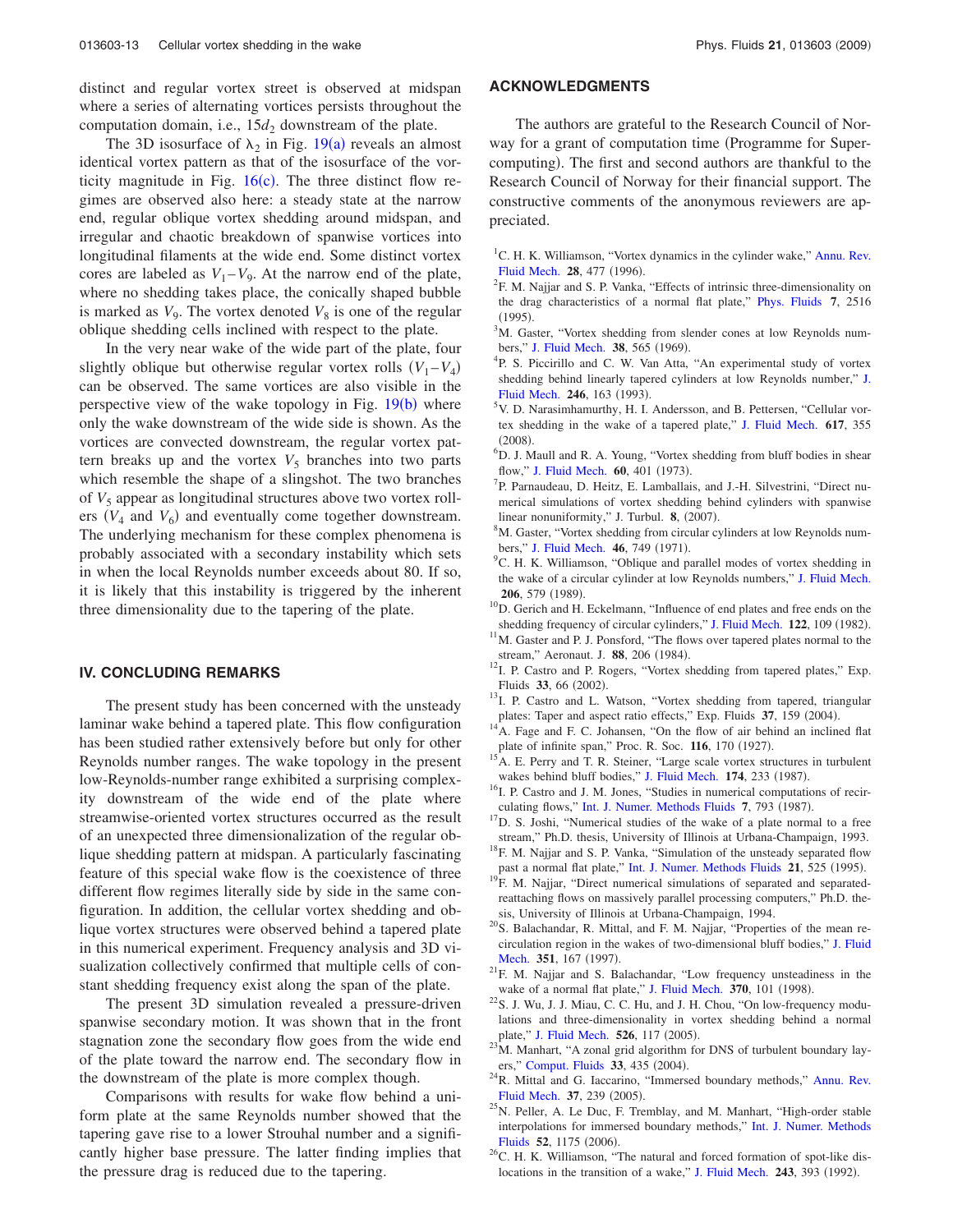- <sup>27</sup>H. R. Tamaddon-Jahromi, P. Townsend, and M. F. Webster, "Unsteady viscous flow past a flat plate orthogonal to the flow," Comput. Fluids **23**, 433 (1994).
- $28$ A. K. Saha, "Far-wake characteristics of two-dimensional flow past a normal flat plate," Phys. Fluids 19, 128110 (2007).
- <sup>29</sup>H. Persillon and M. Braza, "Physical analysis of the transition to turbulence in the wake of a circular cylinder by three-dimensional Navier-Stokes simulation," J. Fluid Mech. **365**, 23 (1998).
- $30J$ . Jeong and F. Hussain, "On the identification of a vortex," J. Fluid Mech. 285, 69 (1995).